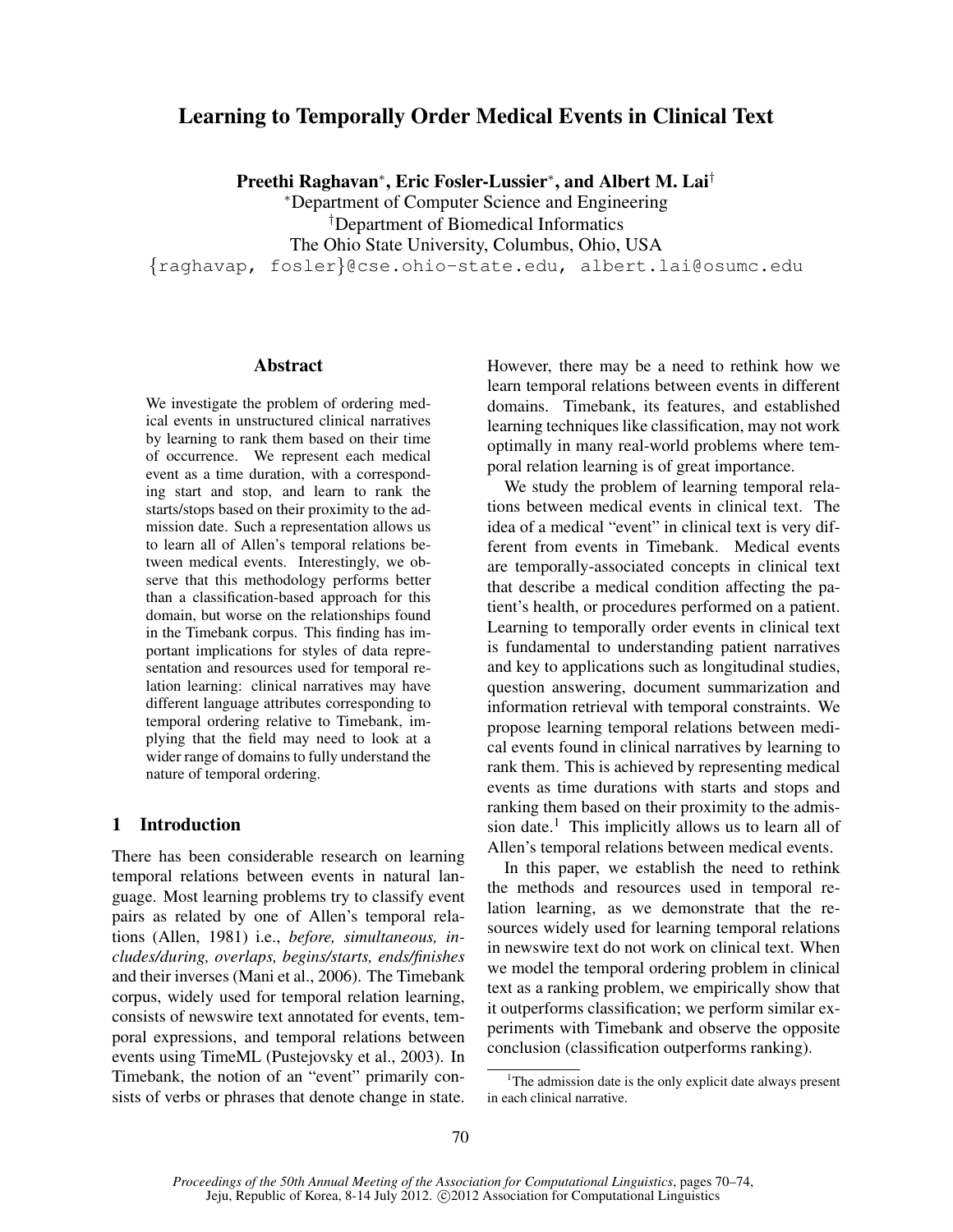| el before e2         | el <i>equals</i> e2 |
|----------------------|---------------------|
| e1.start             | e1.start; e2.start  |
| el.stop              | e1.stop; e2.stop    |
| e <sub>2.start</sub> |                     |
| e <sub>2.stop</sub>  |                     |
| el overlaps with e2  | el <i>starts</i> e2 |
| e1.start             | el.start; e2.start  |
| e <sub>2.start</sub> | e1.stop             |
| e1.stop              | e <sub>2.stop</sub> |
| e2.stop              |                     |
| e2 during e1         | e2 finishes e1      |
| e1.start             | e1.start            |
| e <sub>2.start</sub> | e2.start            |
| e2.stop              | e1.stop; e2.stop    |
| e1.stop              |                     |

Table 1: Allen's temporal relations between medical events can be realized by ordering the starts and stops

#### 2 Related Work

The Timebank corpus provides hand-tagged features, including tense, aspect, modality, polarity and event class. There have been significant efforts in machine learning of temporal relations between events using these features and a wide range of other features extracted from the Timebank corpus (Mani et al., 2006; Chambers et al., 2007; Lapata and Lascarides, 2011). The SemEval/TempEval (Verhagen et al., 2009) challenges have often focused on temporal relation learning between different types of events from Timebank. Zhou and Hripcsak (2007) provide a comprehensive survey of temporal reasoning with clinical data. There has also been some work in generating annotated corpora of clinical text for temporal relation learning (Roberts et al., 2008; Savova et al., 2009). However, none of these corpora are freely available. Zhou et al. (2006) propose a Temporal Constraint Structure (TCS) for medical events in discharge summaries. They use rule-based methods to induce this structure.

We demonstrate the need to rethink resources, features and methods of learning temporal relations between events in different domains with the help of experiments in learning temporal relations in clinical text. Specifically, we observe that we get better results in learning to rank chains of medical events to derive temporal relations (and their inverses) than learning a classifier for the same task.

The problem of learning to rank from examples has gained significant interest in the machine learning community, with important similarities and differences with the problems of regression and classification (Joachims et al., 2007). The joint cumulative distribution of many variables arises in prob-



Figure 1: Excerpt from a sanitized clinical narrative (history & physical report) with medical events underlined.

lems of learning to rank objects in information retrieval and various other domains. To the best of our understanding, there have been no previous attempts to learn temporal relations between events using a ranking approach.

## 3 Representation of Medical Events (MEs)

Clinical narratives contain unstructured text describing various MEs including conditions, diagnoses and tests in the history of a patient, along with some information on when they occurred. Much of the temporal information in clinical text is implicit and embedded in relative temporal relations between MEs. A sample excerpt from a note is shown in Figure 1. MEs are temporally related both qualitatively (e.g., *paresis before colostomy*) and quantitatively (e.g. *chills 1 month before admission*). Relative time may be more prevalent than absolute time (e.g., *last 1 month, post colostomy* rather than *on July 2007*). Temporal expressions may also be fuzzy where *history* may refer to an event *1 year ago* or *3 months ago*. The relationship between MEs and time is complicated. MEs could be recurring or continuous vs. discrete date or time, such as *fever* vs. *blood in urine*. Some are long lasting vs. short-lived, such as *cancer, leukemia* vs. *palpitations*.

We represent MEs of any type of in terms of their time duration. The idea of time duration based representation for MEs is in the same spirit as TCS (Zhou et al., 2006). We break every ME *me* into *me.start* and *me.stop*. Given the ranking of all starts and stops, we can now compose every one of Allen's temporal relations (Allen, 1981). If it is clear from context that only the start or stop of a ME can be determined, then only that is considered. For instance, *"history of paresis secondary to back injury who is bedridden status post colostomy"* indicates the start of *paresis* is in the past history of the patient prior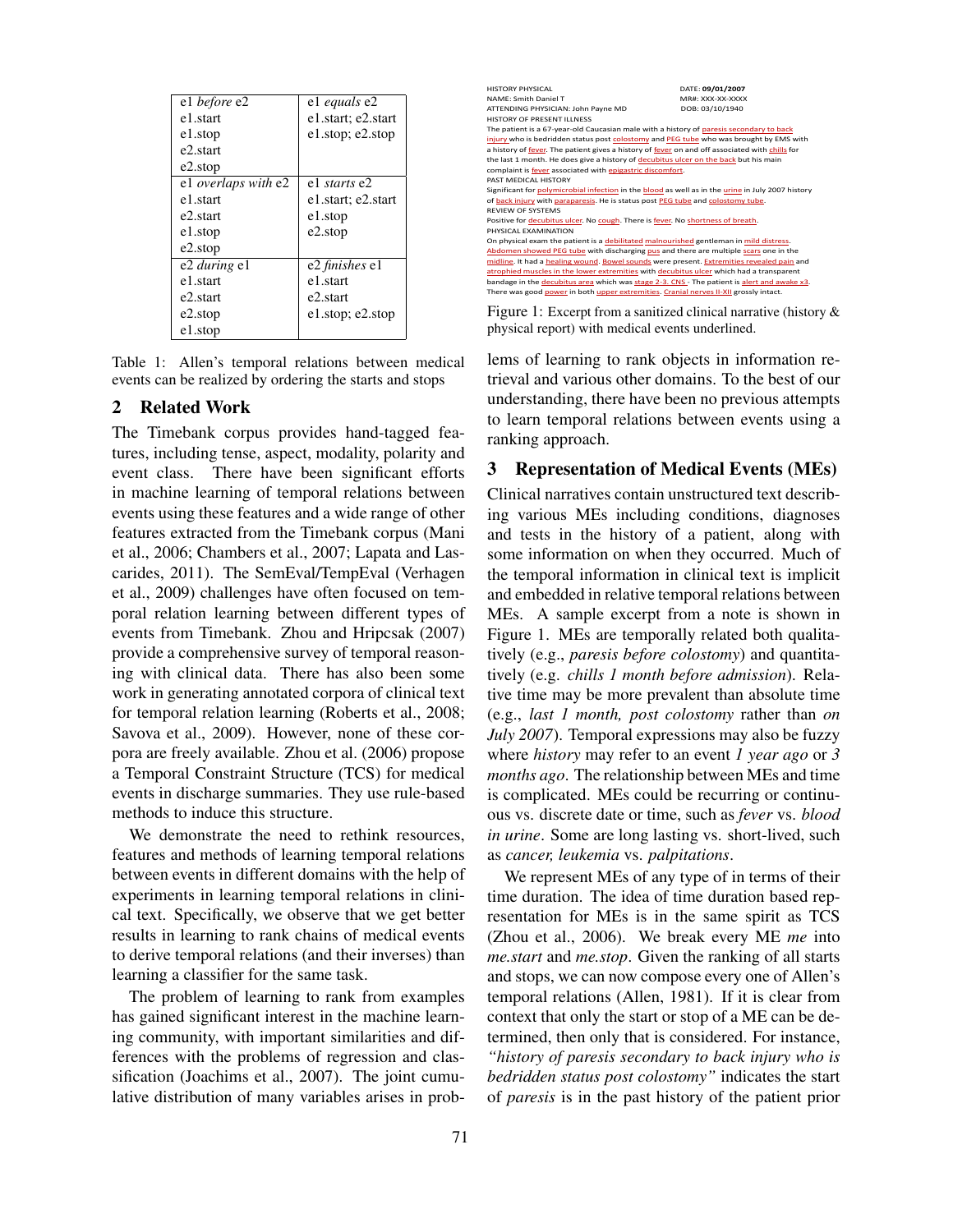to *colostomy*. We only know about *paresis.start* relative to other MEs and may not be able determine *paresis.stop*. For recurring and continuous events like *chills* and *fever*, if the time period of recurrence is continuous (*last 1 month*), we consider it to be the time duration of the event. If not continuous, we consider separate instances of the ME. For MEs that are associated with a fixed date or time, the start and stop are assumed to be the same (e.g., *polymicrobial infection in the blood as well as in the urine* in July 2007). In case of negated events like *no cough*, we consider *cough* as the ME with a negative polarity. Its start and stop time are assumed to be the same. Polarity allows us to identify events that actually occurred in the patient's history.

#### 4 Ranking Model and Experiments

Given a patient with multiple clinical narratives, our objective is to induce a partial temporal ordering of all medical events in each clinical narrative based on their proximity to a reference date (admission).

The training data consists of medical event (ME) chains, where each chain consists of an instance of the start or stop of a ME belonging to the same clinical narrative along with a rank. The assumption is that the MEs in the same narrative are more or less semantically related by virtue of narrative discourse structure and are hence considered part of the same ME chain. The rank assigned to an instance indicates the temporal order of the event instance in the chain. Multiple MEs could occupy the same rank. Based on the rank of the starts and stops of event instances relative to other event instances, the temporal relations between them can be derived as indicated in Table 1. Our corpus for ranking consisted of 47 clinical narratives obtained from the medical center and annotated with MEs, temporal expressions, relations and event chains. The annotation agreement across our team of annotators is high; all annotators agreed on 89.5% of the events and our overall inter-annotator Cohen's kappa statistic (Conger, 1980) for MEs was 0.865. Thus, we extracted 47 ME chains across 4 patients. The distribution of MEs across event chains and chains across patients (p) is as as follows. p1 had 5 chains with 68 MEs, p2 had 9 chains with 90 MEs, p3 had 20 chains with 119 MEs and p4 had 13 chains with 82 MEs. The distribution of chains across different types of clinical narratives is shown in Figure 2. We construct a vector of features, from the manually annotated corpus, for each medical event instance. Although



Figure 2: Distribution of the 47 medical event chains derived from discharge summaries, history and physical reports, pathology and radiology notes across the 4 patients.

there is no real query in our set up, the admission date for each chain can be thought of as the query "date" and the MEs are ordered based on how close or far they are from each other and the admission date. The features extracted for each ME include the the type of clinical narrative, section information, ME polarity, position of the medical concept in the narrative and verb pattern. We extract temporal expressions linked to the ME like *history, before admission, past, during examination, on discharge, after discharge, on admission.* Temporal references to specific times like *next day, previously* are resolved and included in the feature set. We also extract features from each temporal expression indicating its closeness to the admission date. Differences between each explicit date in the narrative is also extracted. The UMLS(Bodenreider, 2004) semantic category of each medical concept is also included based on the intuition that MEs of a certain semantic group may occur closer to admission. We tried using features like the tense of ME or the verb preceding the ME (if any), POS tag in ranking. We found no improvement in accuracy upon their inclusion.

In addition to the above features, we also anchor each ME to a coarse time-bin and use that as a feature in ranking. We define the following sequence of time-bins centered around admission, {*way before admission, before admission, on admission, after admission, after discharge*}. The time-bins are learned using a linear-chain  $CRF<sub>z</sub><sup>2</sup>$  where the observation sequence is MEs in the order in which they appear in a clinical narrative, and the state sequence is the corresponding label sequence of time-bins.

We ran ranking experiments using SVM-rank (Joachims, 2006), and based on the ranking score assigned to each start/stop instance, we derive the relative temporal order of MEs in a chain.<sup>3</sup> This in turn allows us to infer temporal relations between

<sup>2</sup> http://mallet.cs.umass.edu/sequences.php

 $3$ In evaluating *simultaneous*,  $\pm 0.05$  difference in ranking score of starts/stops of MEs is counted as a match.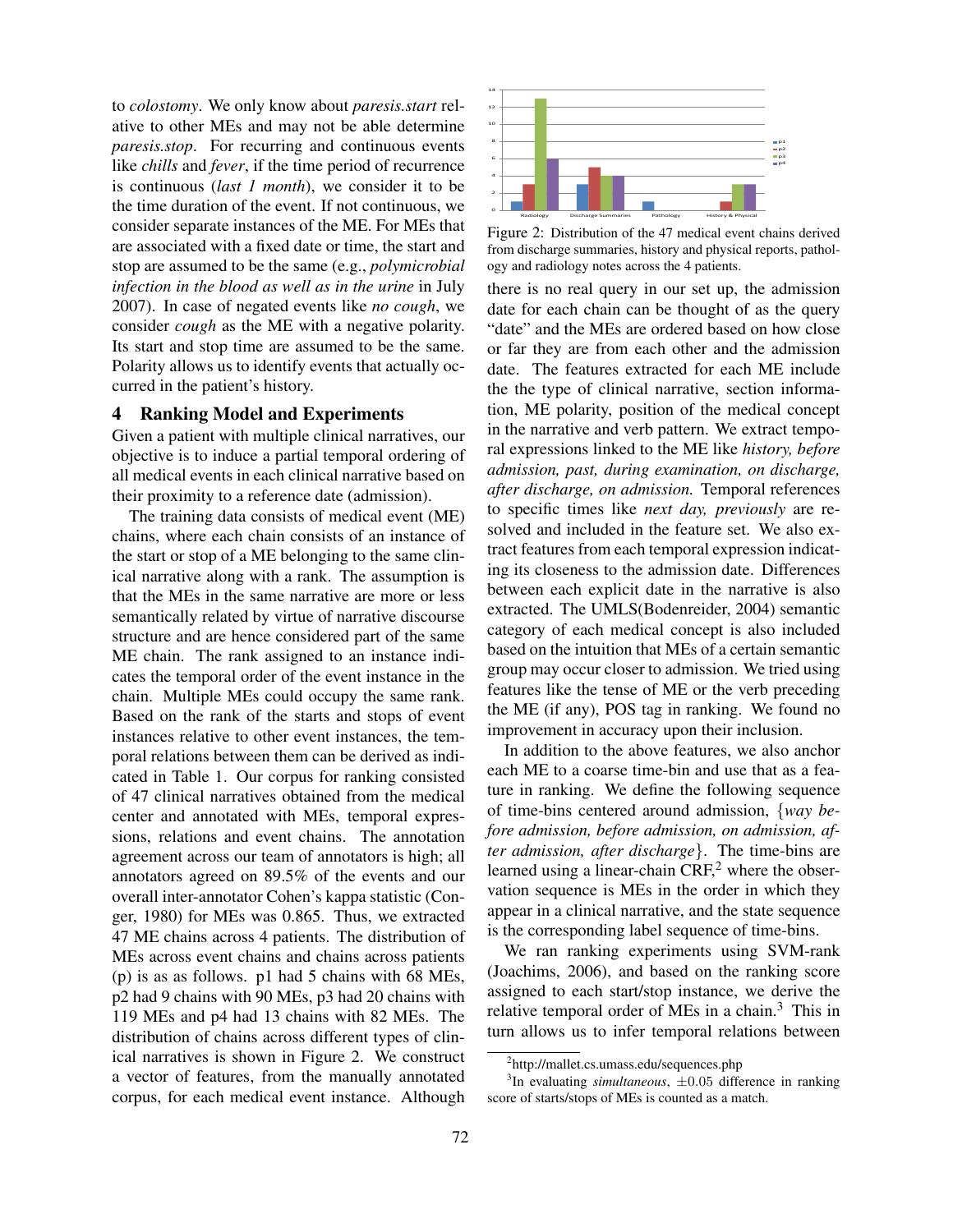| Relation     | <b>Clinical Text</b> |            | Timebank |            |
|--------------|----------------------|------------|----------|------------|
|              | Ranking              | Classifier | Ranking  | Classifier |
| begins       | 81.21                | 73.34      | 52.63    | 58.82      |
| ends         | 76.33                | 69.85      | 61.32    | 82.87      |
| simulatenous | 85.45                | 71.31      | 50.23    | 56.58      |
| includes     | 83.67                | 74.20      | 59.56    | 60.65      |
| before       | 88.3                 | 77.14      | 61.34    | 70.38      |

| Table 2: Per-class accuracy (%) for ranking, classification on  |  |
|-----------------------------------------------------------------|--|
| clinical text and Timebank. We merge class ibefore into before. |  |

all MEs in a chain. The ranking error on the test set is 28.2%. On introducing the time-bin feature, the ranking error drops to 16.8%. The overall accuracy of ranking MEs on including the time-bin feature is 82.16%. Each learned relation is now compared with the pairwise classification of temporal relations between MEs. We train a SVM classifier (Joachims, 1999) with an RBF kernel for pairwise classification of temporal relations. The average classification accuracy for clinical text using the same feature set is 71.33%. We used Timebank (v1.1) for evaluation, 186 newswire documents with 3345 event pairs. We traverse transitive relations between events in Timebank, increasing the number of event-event links to 6750 and create chains of related events to be ranked. Classification works better on Timebank, resulting in an overall accuracy of 63.88%, but ranking gives only 55.41% accuracy. All classification and ranking results from 10-fold cross validation are presented in Table 2.

### 5 Discussion

In ranking, the objective of learning is formalized as minimizing the fraction of swapped pairs over all rankings. This model is well suited to the features that are available in clinical text. The assumption that all MEs in a clinical narrative are temporally related allows us to totally order events within each narrative. This works because a clinical narrative usually has a single protagonist, the patient. This assumption, along with the availability of a fixed reference date in each narrative, allows us to effectively extract features that work in ranking MEs. However, this assumption does not hold in newswire text: there tend to be multiple protagonists, and it may be possible to totally order only events that are linked to the same protagonist. Ranking implicitly allows us to learn the transitive relations between MEs in the chain. Ranking ME starts/ stops captures relations like *includes* and *begins* much better than classification, primarily because of the date difference and time-bin difference features. However, the handtagged features available in Timebank are not suited for this kind of model. The features work well with classification but are not sufficiently informative to learn time durations using our proposed event representation in a ranking model. Features like "tense" that are used for temporal relation learning in Timebank are not very useful in ME ordering. Tense is a temporal linguistic quality expressing the time at, or during which a state or action denoted by a verb occurs. In most cases, MEs are not verbs (e.g., *colostomy*). Even if we consider verbs co-occurring with MEs, they are not always accurately reflective of the MEs' temporal nature. Moreover, in discharge summaries, almost all MEs or co-occurring verbs are in the past tense (before the discharge date). This is complicated by the fact that the reference time/ ME with respect to which the tense of the verb is expressed is not always clear. Based on the type of clinical narrative, when it was generated, the reference date for the tense of the verb could be in the patient's history, admission, discharge, or an intermediate date between admission and discharge. For similar reasons, features like POS and aspect are not very informative in ordering MEs. Moreover, features like aspect require annotators with not only a clinical background but also some expert knowledge in linguistics, which is not feasible.

#### 6 Conclusions

Representing and reasoning with temporal information in unstructured text is crucial to the field of natural language processing and biomedical informatics. We presented a study on learning to rank medical events. Temporally ordering medical events allows us to induce a partial order of medical events over the patient's history. We noted many differences between learning temporal relations in clinical text and Timebank. The ranking experiments on clinical text yield better performance than classification, whereas the performance is the exact opposite in Timebank. Based on experiments in two very different domains, we demonstrate the need to rethink the resources and methods for temporal relation learning.

## Acknowledgments

The project was supported by the NCRR, Grant UL1RR025755, KL2RR025754, and TL1RR025753, is now at the NCATS, Grant 8KL2TR000112-05, 8UL1TR000090-05, 8TL1TR000091-05. The content is solely the responsibility of the authors and does not necessarily represent the official views of the NIH.